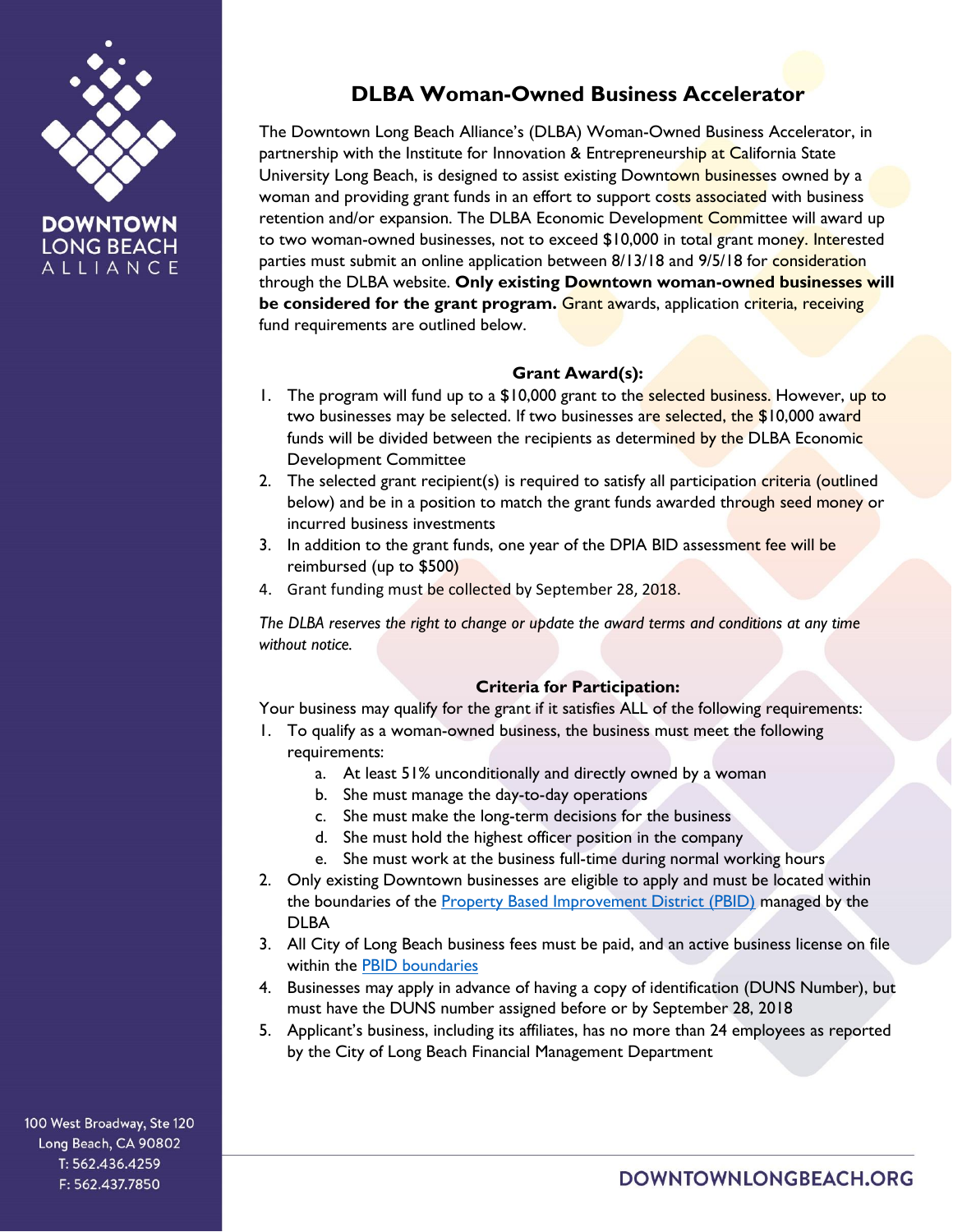

**LONG BEACH** ALLIANCE 6. The business must be organized as "for profit," which operates primarily within the United States or which makes a significant contribution to the United States economy through payment of taxes or use of American products, materials or labor

- 7. The business cannot be a  $501(c)$ 3 non-profit organization
- 8. The business is in the legal form of an individual proprietorship, partnership, limited liability company, corporation, joint venture, association, trust or cooperative; except that where the form is a joint venture, there must be less than 50 percent participation by foreign business entities
- 9. The business must have an open and dedicated business banking account in the same name as that of the business license on file with the City of Long Beach
- 10. The grant recipient(s) are responsible to raise up to \$10,000 in matching seed money depending on the grant allocation. Qualifying incurred business investments may be applied towards required matching seed money. If needed, seed monies must be raised before or by September 28, 2018
- 11. The business cannot be a franchise or a home-based business
- 12. Winners must provide an update at December and March's DLBA Economic Development meeting (date TBD)

Contact Adam Carrillo, DLBA Economic Development Manager at (562) 480-2232 with any questions and/or to verify business eligibility.

*The DLBA reserves the right to change or update the criteria for participation at any time without notice.*

### **DLBA Woman-Owned Business Accelerator Action Timeline:**

- 1. DLBA Woman-Owned Business Accelerator Timeline:
	- a. 8/13/2018: Application start date
	- b. 9/5/2018: Application close date
	- c. 9/7/2018: No more than two finalists nominated
	- d. 9/13/2018: DLBA PitchFest & Award Date
	- Maximum of two finalists will be given five minutes to pitch their business plan and financial model. The finalist(s) will be streamed on Facebook Live as an official DLBA event. Finalist(s) will be provided with specific instructions for the pitch competition. Note that DLBA reserves the right to move the date to ensure that the DLBA Economic Development Committee has a meeting quorum to approve grant award(s).
- 2. CSULB-IIE and the DLBA Economic Development Chair responsibilities:
	- a. 9/5/2018: Complete review of all applications
	- b. 9/7/2018: CSULB-IIE and DLBA Economic Development Committee Co-Chair(s) will nominate up to two finalists for consideration
	- c. 9/13/2018: Grant recipient(s) are confirmed at the DLBA Economic Development Committee meeting. Award recipient(s) are required to attend to pitch their nominated business to the Committee and will be aired via Facebook Live.

100 West Broadway, Ste 120 Long Beach, CA 90802 T: 562.436.4259 F: 562.437.7850